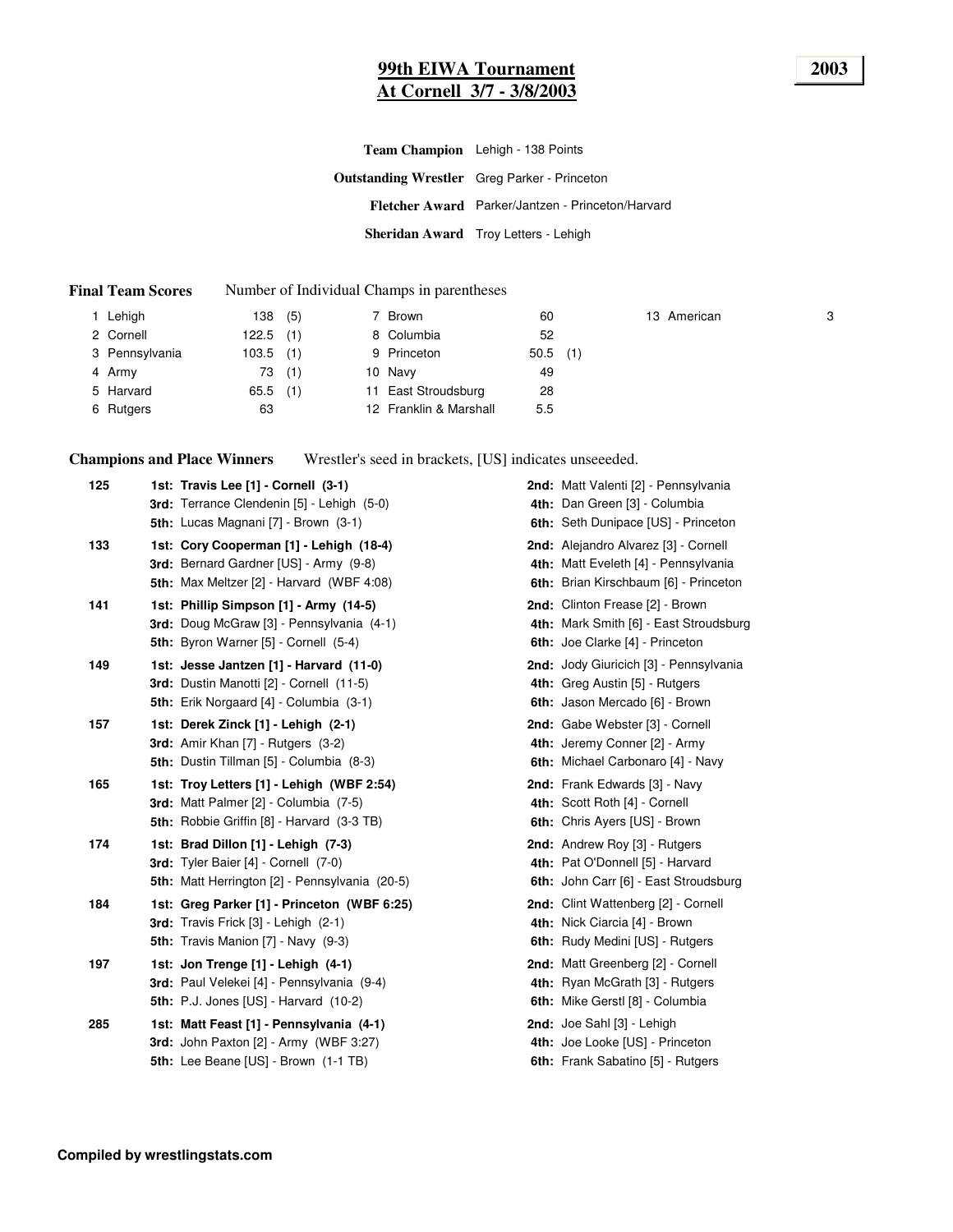# **3/7/2003 and 3/8/2003 at Cornell 2003 EIWA Championship Page 1 of 10**

| Travis Lee, Cornell [1]           |                  | Travis Lee DFT 0:04 |                              |               |                             |                                     |  |
|-----------------------------------|------------------|---------------------|------------------------------|---------------|-----------------------------|-------------------------------------|--|
| Jon Anderson, Army                |                  |                     |                              |               | Travis Lee Fall 1:36        |                                     |  |
| Mark Koszyk, East Stroudsburg [8] |                  |                     |                              |               |                             |                                     |  |
| Will Filbert, Franklin & Marshall |                  |                     | Mark Koszyk TF 16-0, 4:37    |               |                             |                                     |  |
| Terrance Clendenin, Lehigh [5]    |                  |                     |                              |               |                             | Travis Lee 3-1                      |  |
| Shawn Sehar, Rutgers              |                  |                     | Terrance Clendenin Fall 4:10 |               |                             |                                     |  |
| David Germakian, Harvard [4]      |                  |                     |                              |               | Terrance Clendenin DFT 1:08 |                                     |  |
| Bye                               |                  | David Germakian     |                              |               |                             |                                     |  |
| Dan Green, Columbia [3]           |                  |                     |                              |               |                             | Travis Lee 3-1                      |  |
| Bye                               |                  | Dan Green           |                              |               |                             |                                     |  |
| Sam Gray, Navy [6]                |                  |                     |                              | Dan Green 2-1 |                             |                                     |  |
| Matt Pelligrino, American         |                  | Sam Gray Fall 5:47  |                              |               |                             |                                     |  |
| Lucas Magnani, Brown [7]          |                  |                     |                              |               |                             | Matt Valenti 12-3                   |  |
| Seth Dunipace, Princeton          |                  | Lucas Magnani 6-4   |                              |               |                             |                                     |  |
| Bye                               |                  |                     |                              |               | Matt Valenti Fall 5:34      |                                     |  |
| Matt Valenti, Pennsylvania [2]    |                  | Matt Valenti        |                              |               |                             |                                     |  |
|                                   |                  |                     | <b>Consolation Bracket</b>   |               |                             |                                     |  |
| Jon Anderson                      |                  |                     |                              |               |                             |                                     |  |
| Will Filbert                      | Will Filbert FFT |                     |                              |               |                             |                                     |  |
|                                   |                  |                     | Lucas Magnani Fall 1:39      |               |                             |                                     |  |
|                                   | Lucas Magnani    |                     |                              |               | Lucas Magnani 3-2           |                                     |  |
| Shawn Sehar                       |                  |                     |                              |               |                             | Terrance Clendenin Fall 2:33        |  |
| Bye                               | Shawn Sehar      |                     |                              |               | <b>Terrance Clendenin</b>   |                                     |  |
|                                   |                  |                     | Sam Gray 7-6                 |               |                             |                                     |  |
|                                   | Sam Gray         |                     |                              |               |                             | Third Place: Terrance Clendenin 5-0 |  |
| Matt Pelligrino                   |                  |                     |                              |               |                             |                                     |  |
| <b>Bye</b>                        | Matt Pelligrino  |                     |                              |               |                             | Fifth Place: Lucas Magnani 3-1      |  |
|                                   |                  |                     | Matt Pelligrino FFT          |               |                             |                                     |  |
|                                   | David Germakian  |                     |                              |               | Seth Dunipace 9-0           |                                     |  |
| Seth Dunipace                     |                  |                     |                              |               |                             | Dan Green TF 17-2, 6:10             |  |
| <b>Bye</b>                        | Seth Dunipace    |                     |                              |               | Dan Green                   |                                     |  |
|                                   |                  |                     | Seth Dunipace 7-4 TB         |               |                             |                                     |  |
|                                   | Mark Koszyk      |                     |                              |               |                             |                                     |  |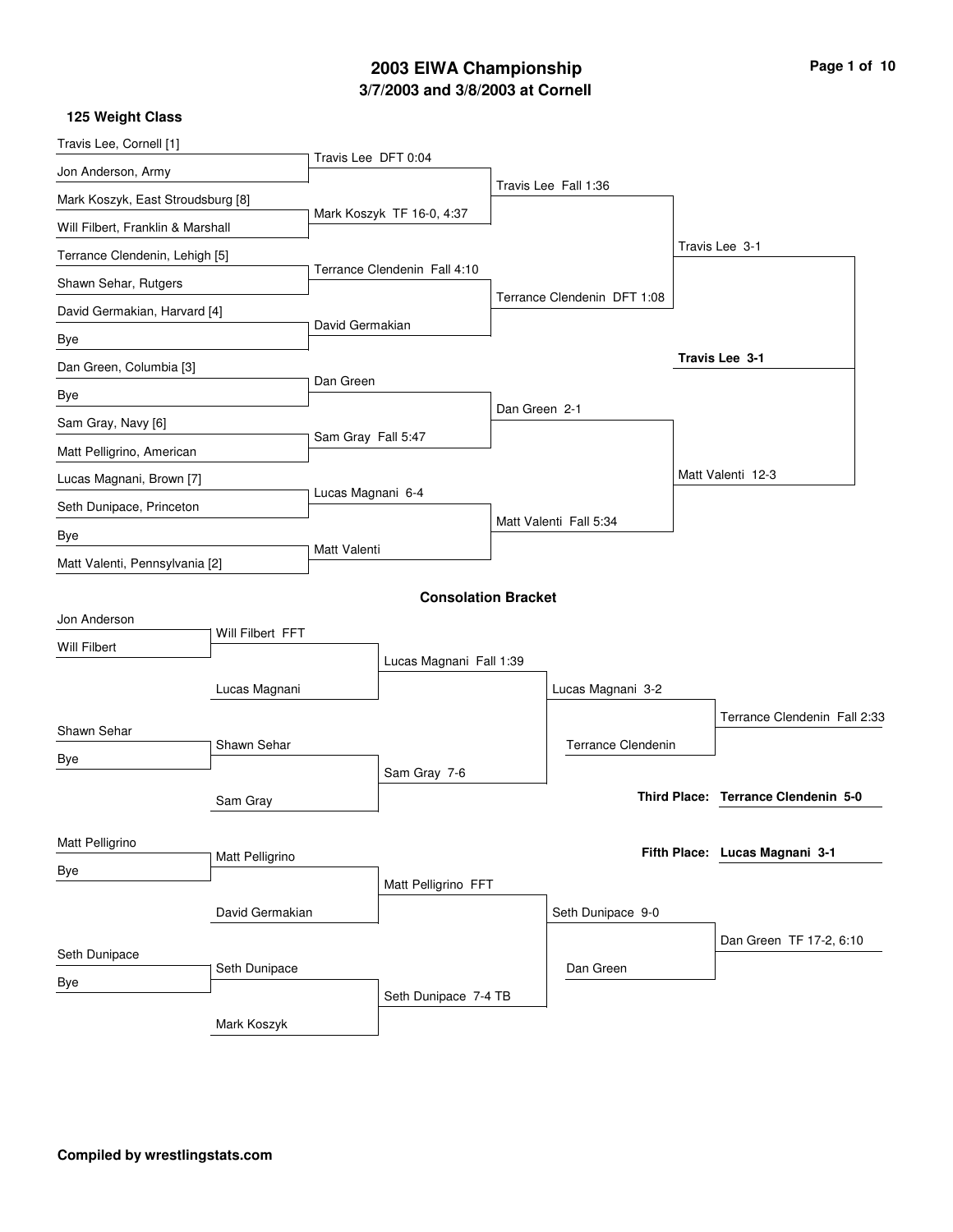## **3/7/2003 and 3/8/2003 at Cornell 2003 EIWA Championship Page 2 of 10**

Cory Cooperman, Lehigh [1] Steve Popovitch, Columbia Jeff Smith, East Stroudsburg [8] Bye Andrew Tilles, Rutgers [5] Bernard Gardner, Army Dan Lobsenz, American Matt Eveleth, Pennsylvania [4] Alejandro Alvarez, Cornell [3] Bye Joseph Peretta, Franklin & Marshall Brian Kirschbaum, Princeton [6] Matt Gulosh, Navy [7] Bye Dan Appello, Brown Max Meltzer, Harvard [2] Cory Cooperman TF 17-2, 7:0 Jeff Smith Bernard Gardner 3-2 Matt Eveleth TF 16-1, 3:40 Alejandro Alvarez Brian Kirschbaum Fall 3:59 Matt Gulosh Max Meltzer 6-0 Cory Cooperman 8-4 Matt Eveleth 5-4 Alejandro Alvarez 13-5 Max Meltzer 10-5 Cory Cooperman 8-1 Alejandro Alvarez 13-8 **Cory Cooperman 18-4 133 Weight Class Consolation Bracket** Steve Popovitch Bye Andrew Tilles Dan Lobsenz Matt Gulosh Joseph Peretta Bye Brian Kirschbaum Bernard Gardner Dan Appello Bye Jeff Smith Steve Popovitch Andrew Tilles 7-6 Joseph Peretta Dan Appello Steve Popovitch 14-7 Brian Kirschbaum 5-2 Bernard Gardner 8-0 Dan Appello 12-3 Brian Kirschbaum 8-6 Bernard Gardner 7-1 Matt Eveleth Max Meltzer Matt Eveleth 7-1 Bernard Gardner Fall 2:28 **Bernard Gardner 9-8 Third Place: Max Meltzer Fall 4:08 Fifth Place:**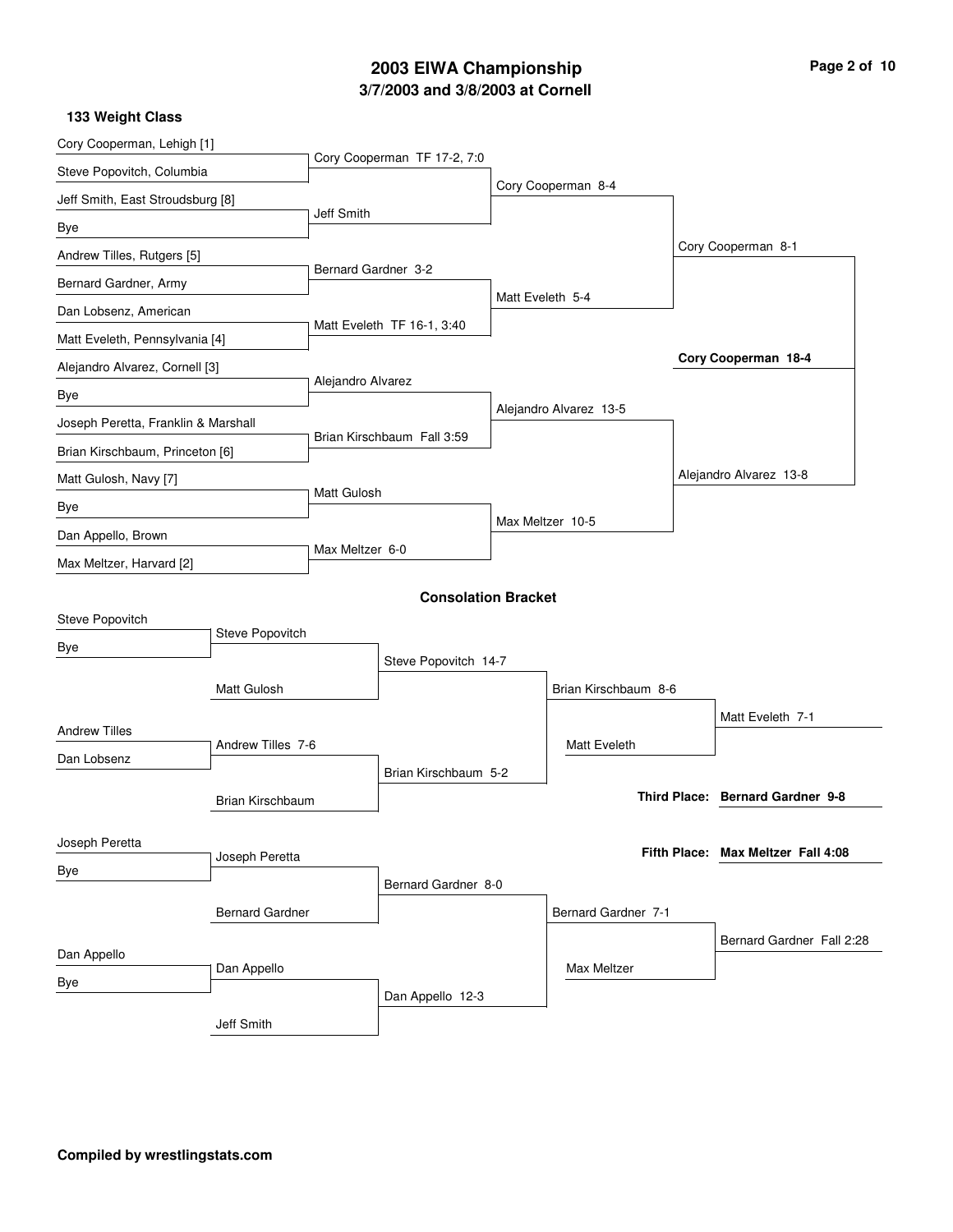# **3/7/2003 and 3/8/2003 at Cornell 2003 EIWA Championship Page 3 of 10**

| Phillip Simpson, Army [1]           |                     |                     |                            |                 |                               |  |                               |
|-------------------------------------|---------------------|---------------------|----------------------------|-----------------|-------------------------------|--|-------------------------------|
| Matt McConnell, Franklin & Marshall |                     |                     | Phillip Simpson Fall 1:30  |                 |                               |  |                               |
| Tristan Boyd, Lehigh [8]            |                     |                     |                            |                 | Phillip Simpson TF 17-0, 4:30 |  |                               |
| Bye                                 |                     | <b>Tristan Boyd</b> |                            |                 |                               |  |                               |
| Byron Warner, Cornell [5]           |                     |                     |                            |                 |                               |  | Phillip Simpson 15-5          |
| Bye                                 |                     | Byron Warner        |                            |                 |                               |  |                               |
| Jon Rodriguez, Rutgers              |                     | Joe Clarke 10-7     |                            | Joe Clarke 11-7 |                               |  |                               |
| Joe Clarke, Princeton [4]           |                     |                     |                            |                 |                               |  |                               |
| Doug McGraw, Pennsylvania [3]       |                     |                     |                            |                 |                               |  | Phillip Simpson 14-5          |
| Arash Najafi, Columbia              |                     | Doug McGraw 8-0     |                            |                 |                               |  |                               |
| Mark Smith, East Stroudsburg [6]    |                     |                     |                            |                 | Doug McGraw 8-0               |  |                               |
| Bye                                 |                     | Mark Smith          |                            |                 |                               |  |                               |
| Nate Gulosh, Navy [7]               |                     |                     |                            |                 |                               |  | Clinton Frease 7-5 OT         |
| Joe Turilli, Harvard                |                     | Nate Gulosh 14-3    |                            |                 |                               |  |                               |
| Tom Kniesewski, American            |                     | Clinton Frease 16-4 |                            |                 | Clinton Frease 9-3            |  |                               |
| Clinton Frease, Brown [2]           |                     |                     |                            |                 |                               |  |                               |
|                                     |                     |                     | <b>Consolation Bracket</b> |                 |                               |  |                               |
| Matt McConnell                      |                     |                     |                            |                 |                               |  |                               |
| Bye                                 | Matt McConnell      |                     |                            |                 |                               |  |                               |
|                                     |                     |                     | Nate Gulosh TF 18-3, 4:50  |                 |                               |  |                               |
|                                     | Nate Gulosh         |                     |                            |                 | Mark Smith Fall 1:51          |  |                               |
| Jon Rodriguez                       |                     |                     |                            |                 |                               |  | Mark Smith Fall 3:34          |
| Bye                                 | Jon Rodriguez       |                     |                            |                 | Joe Clarke                    |  |                               |
|                                     |                     |                     | Mark Smith Fall 4:38       |                 |                               |  | Third Place: Doug McGraw 4-1  |
|                                     | Mark Smith          |                     |                            |                 |                               |  |                               |
| Arash Najafi                        |                     |                     |                            |                 |                               |  | Fifth Place: Byron Warner 5-4 |
| Bye                                 | Arash Najafi        |                     |                            |                 |                               |  |                               |
|                                     |                     |                     | Byron Warner 15-3          |                 |                               |  |                               |
|                                     | <b>Byron Warner</b> |                     |                            |                 | Byron Warner 8-5              |  |                               |
| Joe Turilli                         |                     |                     |                            |                 |                               |  | Doug McGraw 4-1               |
| Tom Kniesewski                      | Joe Turilli 15-3    |                     |                            |                 | Doug McGraw                   |  |                               |
|                                     |                     |                     | Tristan Boyd 17-6          |                 |                               |  |                               |
|                                     | <b>Tristan Boyd</b> |                     |                            |                 |                               |  |                               |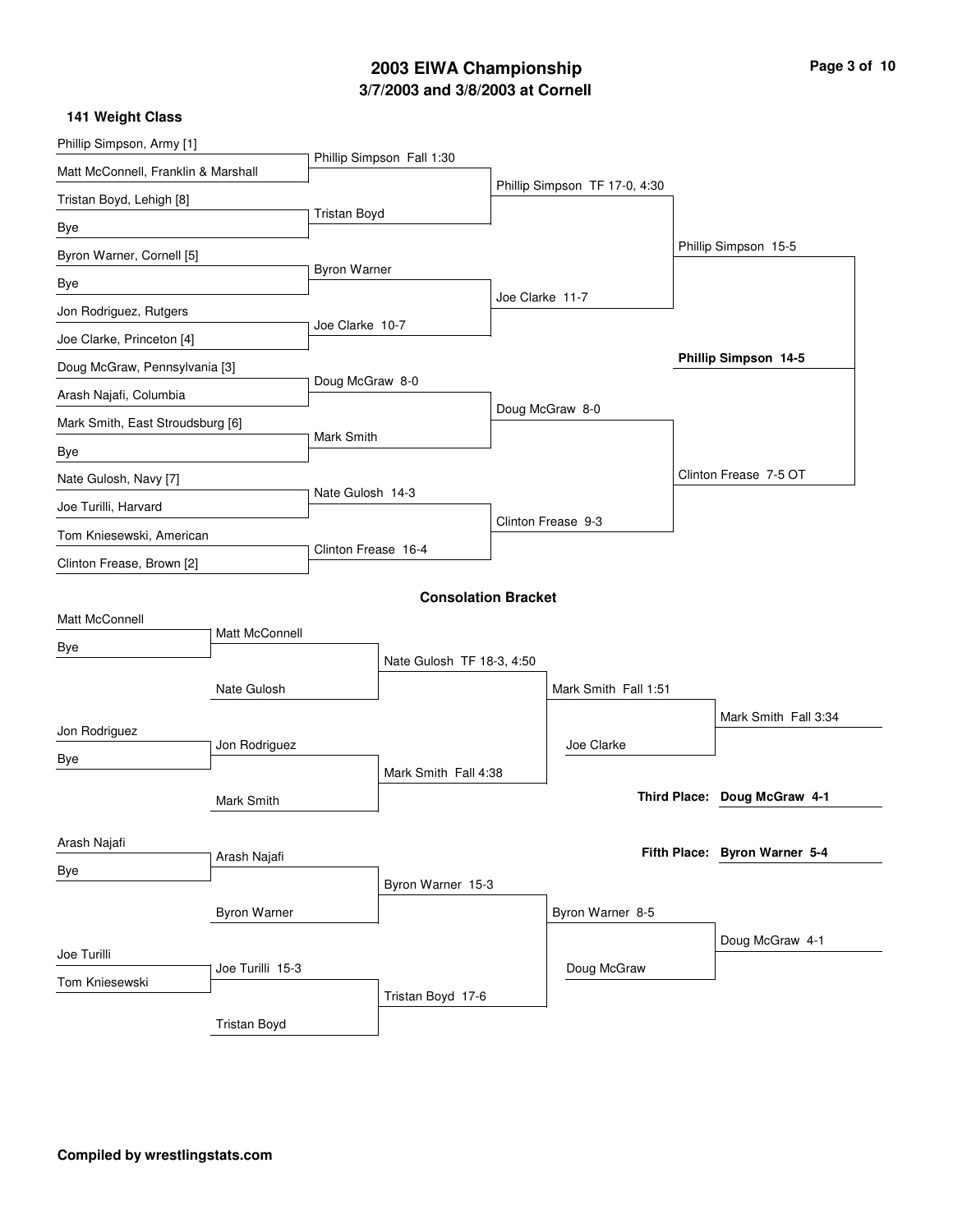# **3/7/2003 and 3/8/2003 at Cornell 2003 EIWA Championship Page 4 of 10**

| Jesse Jantzen, Harvard [1]                |                     |                         |                              |                 |                         |  |                                  |
|-------------------------------------------|---------------------|-------------------------|------------------------------|-----------------|-------------------------|--|----------------------------------|
| Keith Kleckner, East Stroudsburg          |                     |                         | Jesse Jantzen Fall 2:11      |                 |                         |  |                                  |
| Michael Parziale, Franklin & Marshall [8] |                     |                         |                              |                 | Jesse Jantzen Fall 1:39 |  |                                  |
| Bye                                       |                     | <b>Michael Parziale</b> |                              |                 |                         |  |                                  |
| Greg Austin, Rutgers [5]                  |                     |                         |                              |                 |                         |  | Jesse Jantzen TF 15-0, 5:30      |
| John Knorring, Princeton                  |                     | Greg Austin 13-0        |                              |                 |                         |  |                                  |
| Erik Norgaard, Columbia [4]               |                     |                         |                              | Greg Austin 9-4 |                         |  |                                  |
| Bye                                       |                     | Erik Norgaard           |                              |                 |                         |  |                                  |
| Jody Giuricich, Pennsylvania [3]          |                     |                         |                              |                 |                         |  | Jesse Jantzen 11-0               |
| Aviv Bercovicz, American                  |                     |                         | Jody Giuricich Fall 0:47     |                 |                         |  |                                  |
| Anthony Dunkin, Army                      |                     |                         |                              |                 | Jody Giuricich 4-3      |  |                                  |
| Jason Mercado, Brown [6]                  |                     | Jason Mercado 13-3      |                              |                 |                         |  |                                  |
| Pat Lukanich, Navy [7]                    |                     |                         |                              |                 |                         |  | Jody Giuricich 7-6               |
| Bye                                       |                     | Pat Lukanich            |                              |                 |                         |  |                                  |
| Aaron Kling, Lehigh                       |                     |                         |                              |                 | Dustin Manotti 12-5     |  |                                  |
| Dustin Manotti, Cornell [2]               |                     |                         | Dustin Manotti TF 22-7, 5:10 |                 |                         |  |                                  |
|                                           |                     |                         | <b>Consolation Bracket</b>   |                 |                         |  |                                  |
| Keith Kleckner                            |                     |                         |                              |                 |                         |  |                                  |
| Bye                                       | Keith Kleckner      |                         |                              |                 |                         |  |                                  |
|                                           |                     |                         | Pat Lukanich Fall 1:54       |                 |                         |  |                                  |
|                                           | Pat Lukanich        |                         |                              |                 | Jason Mercado 13-6      |  |                                  |
| John Knorring                             |                     |                         |                              |                 |                         |  | Greg Austin 4-1                  |
| Bye                                       | John Knorring       |                         |                              |                 | <b>Greg Austin</b>      |  |                                  |
|                                           |                     |                         | Jason Mercado 18-5           |                 |                         |  | Third Place: Dustin Manotti 11-5 |
|                                           | Jason Mercado       |                         |                              |                 |                         |  |                                  |
| Aviv Bercovicz                            |                     |                         |                              |                 |                         |  | Fifth Place: Erik Norgaard 3-1   |
| Anthony Dunkin                            | Anthony Dunkin 15-5 |                         |                              |                 |                         |  |                                  |
|                                           |                     |                         | Erik Norgaard 8-1            |                 |                         |  |                                  |
|                                           | Erik Norgaard       |                         |                              |                 | Erik Norgaard 2-1       |  |                                  |
| Aaron Kling                               |                     |                         |                              |                 |                         |  | Dustin Manotti 9-4               |
| Bye                                       | Aaron Kling         |                         |                              |                 | Dustin Manotti          |  |                                  |
|                                           |                     |                         | Michael Parziale 9-8 TB      |                 |                         |  |                                  |
|                                           | Michael Parziale    |                         |                              |                 |                         |  |                                  |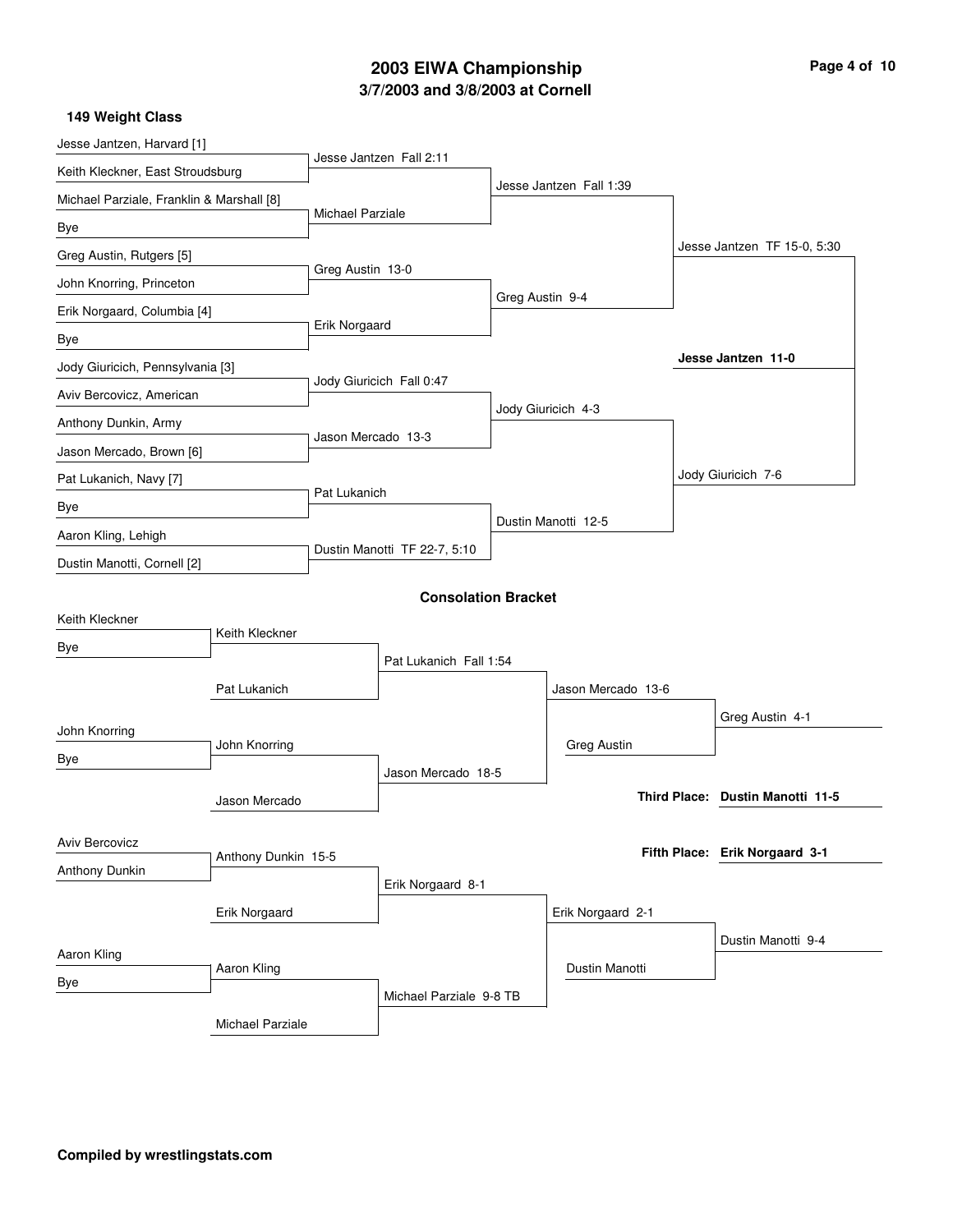# **3/7/2003 and 3/8/2003 at Cornell 2003 EIWA Championship Page 5 of 10**

| Derek Zinck, Lehigh [1]            |                         |                             |                            |  |                       |  |                                 |
|------------------------------------|-------------------------|-----------------------------|----------------------------|--|-----------------------|--|---------------------------------|
| Nathan Schy, Franklin & Marshall   |                         |                             | Derek Zinck TF 21-5, 5:53  |  |                       |  |                                 |
| Keith Smith, East Stroudsburg      |                         |                             |                            |  | Derek Zinck Fall 3:30 |  |                                 |
| Jon Mankovich, Harvard [8]         |                         | Keith Smith Fall 6:50       |                            |  |                       |  |                                 |
| Dustin Tillman, Columbia [5]       |                         |                             |                            |  |                       |  | Derek Zinck 5-3                 |
| Bye                                |                         | Dustin Tillman              |                            |  |                       |  |                                 |
| Michael Savino, Brown              |                         |                             |                            |  | Dustin Tillman 7-2    |  |                                 |
| Michael Carbonaro, Navy [4]        |                         | Michael Carbonaro Fall 1:47 |                            |  |                       |  |                                 |
| Gabe Webster, Cornell [3]          |                         |                             |                            |  |                       |  | Derek Zinck 2-1                 |
| Milo Adams, Princeton              |                         | Gabe Webster 4-2            |                            |  |                       |  |                                 |
| Brett Vanderveer, Pennsylvania [6] |                         |                             |                            |  | Gabe Webster 6-2      |  |                                 |
| Bye                                |                         | <b>Brett Vanderveer</b>     |                            |  |                       |  |                                 |
| Amir Khan Jr., Rutgers [7]         |                         |                             |                            |  |                       |  | Gabe Webster 4-2 TB             |
| Eric Fantegrossi, American         |                         | Amir Khan Jr. 14-5          |                            |  |                       |  |                                 |
| Bye                                |                         |                             |                            |  | Amir Khan Jr. 5-3     |  |                                 |
| Jeremy Conner, Army [2]            |                         | Jeremy Conner               |                            |  |                       |  |                                 |
|                                    |                         |                             | <b>Consolation Bracket</b> |  |                       |  |                                 |
| Nathan Schy                        |                         |                             |                            |  |                       |  |                                 |
| Jon Mankovich                      | Nathan Schy Fall 2:49   |                             |                            |  |                       |  |                                 |
|                                    |                         | Jeremy Conner Fall 1:55     |                            |  |                       |  |                                 |
|                                    | Jeremy Conner           |                             |                            |  | Jeremy Conner 3-2     |  |                                 |
| Michael Savino                     |                         |                             |                            |  |                       |  | Jeremy Conner 10-2              |
| Bye                                | Michael Savino          |                             |                            |  | Dustin Tillman        |  |                                 |
|                                    |                         |                             | Brett Vanderveer Fall 4:18 |  |                       |  | Third Place: Amir Khan Jr. 3-2  |
|                                    | <b>Brett Vanderveer</b> |                             |                            |  |                       |  |                                 |
| Milo Adams                         |                         |                             |                            |  |                       |  | Fifth Place: Dustin Tillman 8-3 |
| Bye                                | Milo Adams              |                             |                            |  |                       |  |                                 |
|                                    |                         |                             | Michael Carbonaro 6-3      |  |                       |  |                                 |
|                                    | Michael Carbonaro       |                             |                            |  | Michael Carbonaro 7-0 |  |                                 |
| Eric Fantegrossi                   |                         |                             |                            |  | Amir Khan Jr.         |  | Amir Khan Jr. 5-3               |
| Bye                                | Eric Fantegrossi        |                             |                            |  |                       |  |                                 |
|                                    | Keith Smith             |                             | Keith Smith TF 15-0, 3:17  |  |                       |  |                                 |
|                                    |                         |                             |                            |  |                       |  |                                 |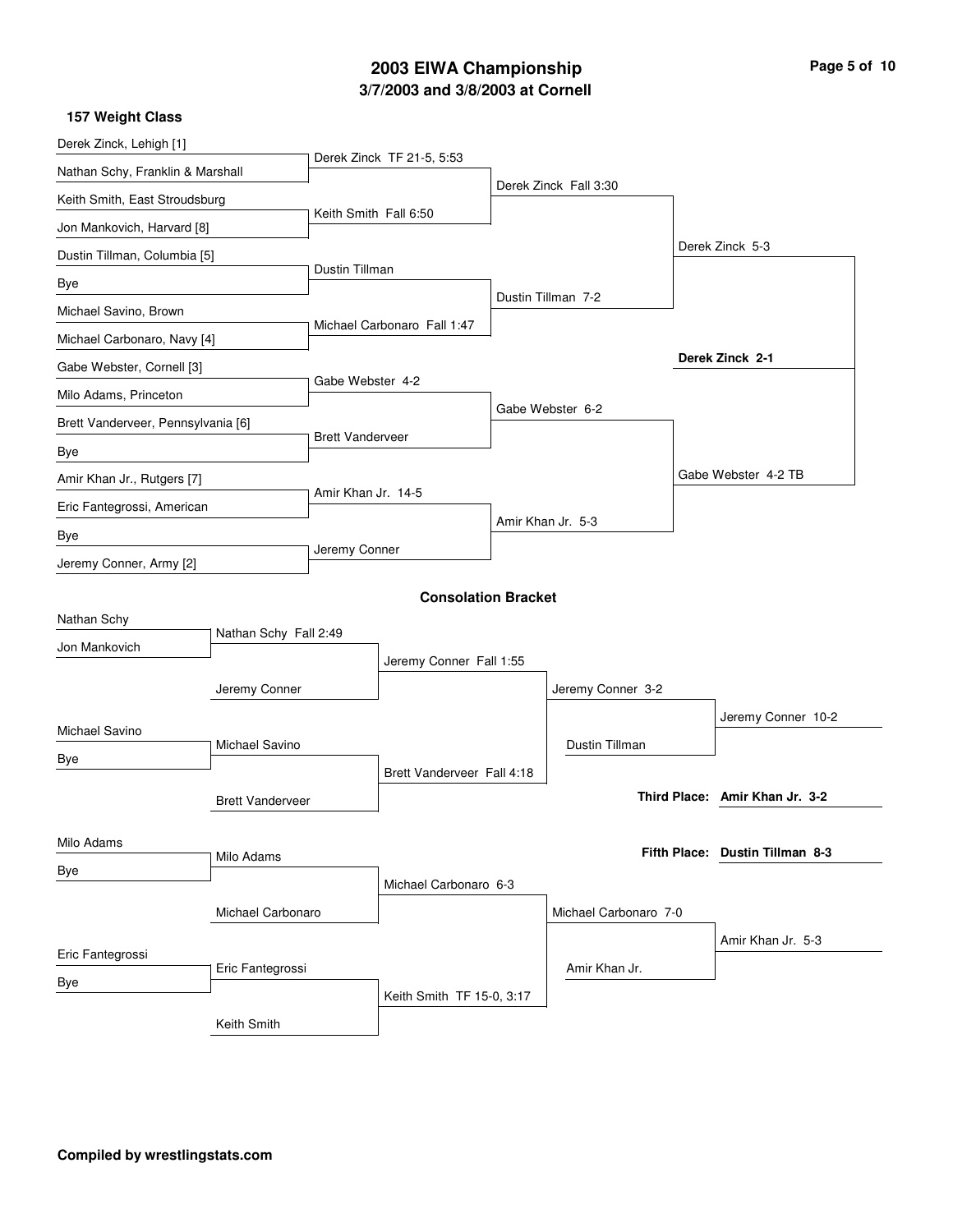# **3/7/2003 and 3/8/2003 at Cornell 2003 EIWA Championship Page 6 of 10**

| Page 6 of 10 |  |  |
|--------------|--|--|
|              |  |  |

| 165 Weight Class                      |                           |                           |                            |                       |                                    |
|---------------------------------------|---------------------------|---------------------------|----------------------------|-----------------------|------------------------------------|
| Troy Letters, Lehigh [1]              |                           |                           |                            |                       |                                    |
| Matt Veres, Franklin & Marshall       |                           | Troy Letters Fall 0:44    |                            |                       |                                    |
| Robbie Griffin, Harvard [8]           |                           |                           |                            | Troy Letters 13-1     |                                    |
| Bye                                   |                           | Robbie Griffin            |                            |                       |                                    |
| Chris Ressa, Rutgers [5]              |                           |                           |                            |                       | Troy Letters TF 17-2, 5:21         |
| Bye                                   |                           | Chris Ressa               |                            |                       |                                    |
| Charlie Wiggins, Princeton            |                           |                           |                            | Scott Roth 7-5 OT     |                                    |
| Scott Roth, Cornell [4]               |                           | Scott Roth TF 21-6, 7:00  |                            |                       |                                    |
| Frank Edwards, Navy [3]               |                           |                           |                            |                       | Troy Letters Fall 2:54             |
| Brandon Baker, American               |                           |                           | Frank Edwards Fall 1:38    |                       |                                    |
| Chris Ayers, Brown                    |                           |                           |                            | Frank Edwards 11-0    |                                    |
| Brandon Mihalko, East Stroudsburg [6] |                           | Chris Ayers Fall 5:27     |                            |                       |                                    |
| Ron Schroeder, Army [7]               |                           |                           |                            |                       | Frank Edwards 12-4                 |
| Bye                                   |                           | Ron Schroeder             |                            |                       |                                    |
| Richard Ferguson, Pennsylvania        |                           |                           |                            | Matt Palmer Fall 5:51 |                                    |
| Matt Palmer, Columbia [2]             |                           | Matt Palmer TF 17-0, 2:00 |                            |                       |                                    |
|                                       |                           |                           | <b>Consolation Bracket</b> |                       |                                    |
| <b>Matt Veres</b>                     |                           |                           |                            |                       |                                    |
| Bye                                   | <b>Matt Veres</b>         |                           |                            |                       |                                    |
|                                       |                           |                           | Ron Schroeder 14-2         |                       |                                    |
|                                       | Ron Schroeder             |                           |                            | Chris Ayers 7-0       |                                    |
| Charlie Wiggins                       |                           |                           |                            |                       | Scott Roth 3-2                     |
| Bye                                   | Charlie Wiggins           |                           |                            | Scott Roth            |                                    |
|                                       |                           |                           | Chris Ayers 9-0            |                       |                                    |
|                                       | Chris Ayers               |                           |                            |                       | Third Place: Matt Palmer 7-5       |
| <b>Brandon Baker</b>                  |                           |                           |                            |                       |                                    |
| <b>Brandon Mihalko</b>                | Brandon Mihalko Fall 2:02 |                           |                            |                       | Fifth Place: Robbie Griffin 3-3 TB |
|                                       |                           |                           | Brandon Mihalko Fall 2:02  |                       |                                    |
|                                       | Chris Ressa               |                           |                            | Robbie Griffin FFT    |                                    |
| Richard Ferguson                      |                           |                           |                            |                       | Matt Palmer 7-2                    |
| Bye                                   | Richard Ferguson          |                           |                            | <b>Matt Palmer</b>    |                                    |
|                                       |                           |                           | Robbie Griffin 10-6        |                       |                                    |
|                                       | Robbie Griffin            |                           |                            |                       |                                    |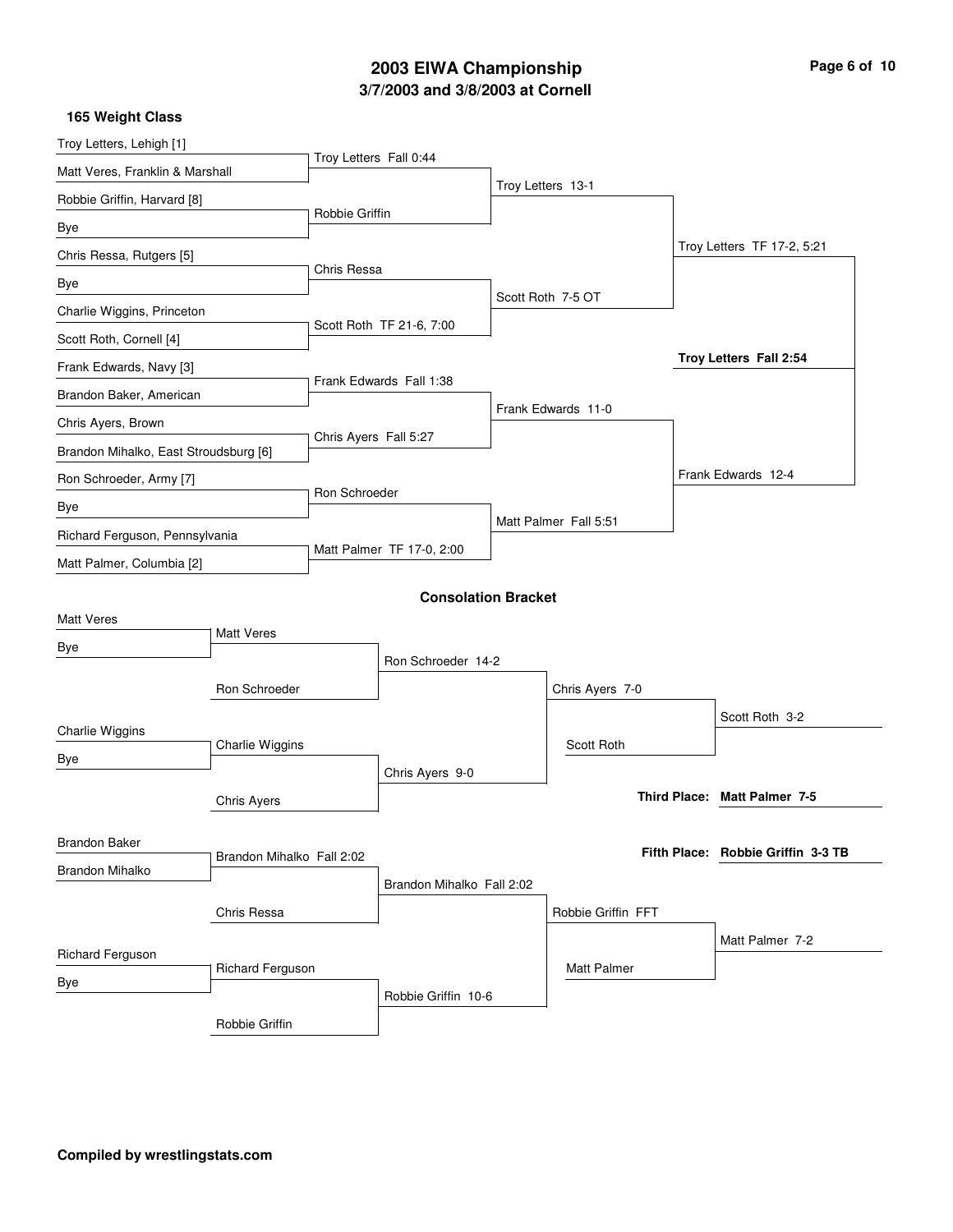# **3/7/2003 and 3/8/2003 at Cornell 2003 EIWA Championship Page 7 of 10**

| Brad Dillon, Lehigh [1]            |                      | <b>Brad Dillon</b>   |                            |                  |                     |                                            |
|------------------------------------|----------------------|----------------------|----------------------------|------------------|---------------------|--------------------------------------------|
| Bye                                |                      |                      |                            |                  |                     |                                            |
| Adam Montgomery, American          |                      |                      |                            | Brad Dillon 14-8 |                     |                                            |
| Luke Lazzo, Navy [8]               |                      |                      | Luke Lazzo TF 16-0, 5:50   |                  |                     |                                            |
| Pat O'Donnell, Harvard [5]         |                      |                      |                            |                  |                     | Brad Dillon 3-1 OT                         |
| Issiah Hankel, Franklin & Marshall |                      | Pat O'Donnell 17-6   |                            |                  |                     |                                            |
| Tyler Baier, Cornell [4]           |                      |                      |                            |                  | Pat O'Donnell 4-2   |                                            |
| Bye                                |                      | <b>Tyler Baier</b>   |                            |                  |                     |                                            |
| Andrew Roy, Rutgers [3]            |                      |                      |                            |                  |                     | Brad Dillon 7-3                            |
| Nick Carrier, Columbia             |                      | Andrew Roy 10-1      |                            |                  |                     |                                            |
| Andrew Avsec, Princeton            |                      | John Carr 13-2       |                            | Andrew Roy 6-5   |                     |                                            |
| John Carr, East Stroudsburg [6]    |                      |                      |                            |                  |                     |                                            |
| Luke Calvert, Army [7]             |                      |                      |                            |                  |                     | Andrew Roy 5-3 OT                          |
| Bye                                |                      | Luke Calvert         |                            |                  |                     |                                            |
| Adam Santee, Brown                 |                      |                      |                            |                  | Matt Herrington 5-2 |                                            |
| Matt Herrington, Pennsylvania [2]  |                      | Matt Herrington 12-4 |                            |                  |                     |                                            |
|                                    |                      |                      | <b>Consolation Bracket</b> |                  |                     |                                            |
| Adam Montgomery                    |                      |                      |                            |                  |                     |                                            |
| Bye                                | Adam Montgomery      |                      |                            |                  |                     |                                            |
|                                    |                      |                      | Luke Calvert Fall 3:22     |                  |                     |                                            |
|                                    | Luke Calvert         |                      |                            |                  | John Carr 9-6       |                                            |
| <b>Issiah Hankel</b>               |                      |                      |                            |                  |                     | Pat O'Donnell Fall 2:48                    |
| Bye                                | <b>Issiah Hankel</b> |                      |                            |                  | Pat O'Donnell       |                                            |
|                                    |                      |                      | John Carr 4-3              |                  |                     | Third Place: Tyler Baier 7-0               |
|                                    | John Carr            |                      |                            |                  |                     |                                            |
| Nick Carrier                       |                      |                      |                            |                  |                     | Fifth Place: Matt Herrington TF 20-5, 6:00 |
| <b>Andrew Avsec</b>                | Nick Carrier 4-2     |                      |                            |                  |                     |                                            |
|                                    |                      |                      | Tyler Baier Fall 6:23      |                  |                     |                                            |
|                                    | <b>Tyler Baier</b>   |                      |                            |                  | Tyler Baier 7-2     |                                            |
| Adam Santee                        |                      |                      |                            |                  |                     | Tyler Baier Fall 4:53                      |
| Bye                                | Adam Santee          |                      |                            |                  | Matt Herrington     |                                            |
|                                    |                      |                      | Luke Lazzo Fall 1:42       |                  |                     |                                            |
|                                    | Luke Lazzo           |                      |                            |                  |                     |                                            |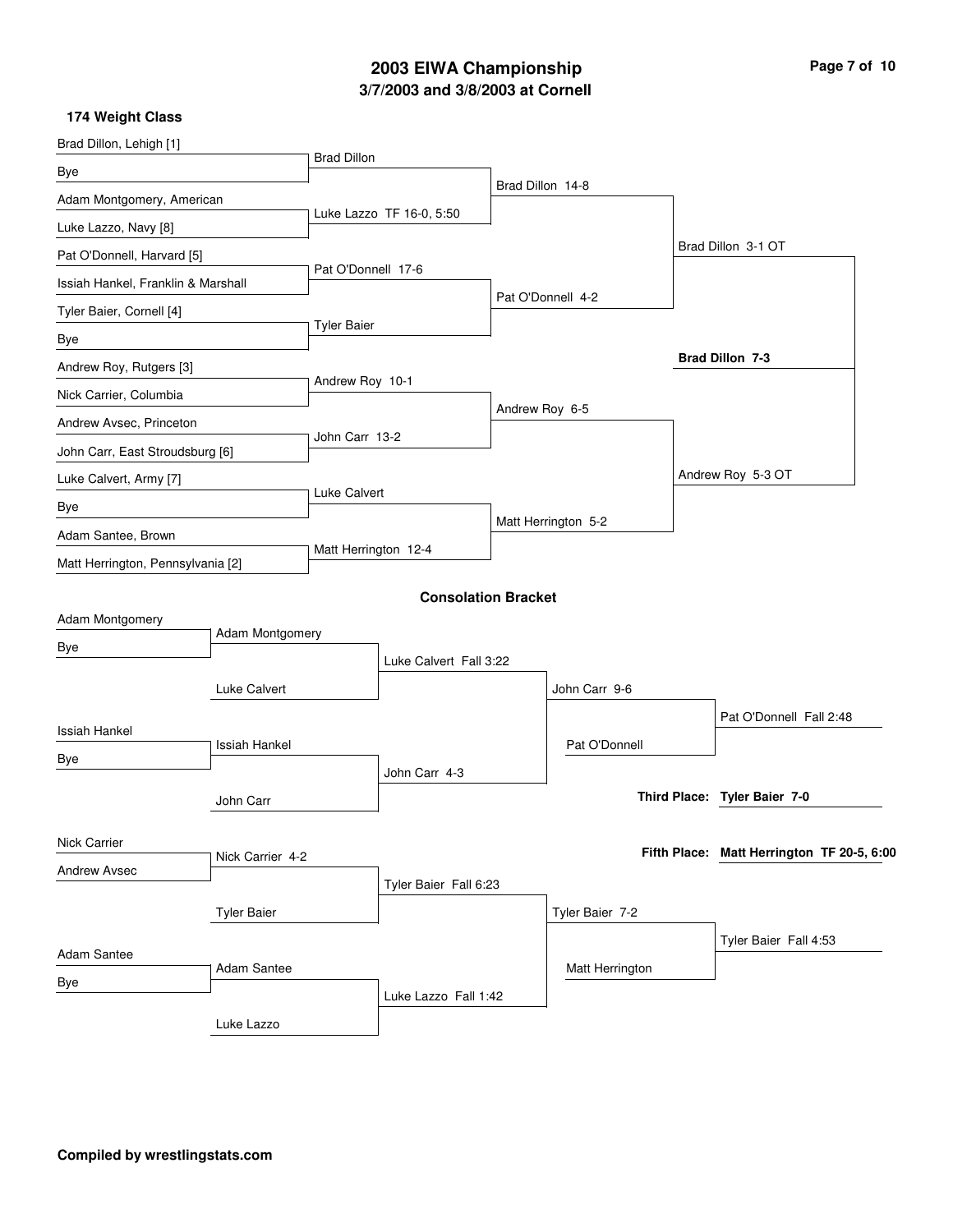# **3/7/2003 and 3/8/2003 at Cornell 2003 EIWA Championship Page 8 of 10**

| Greg Parker, Princeton [1]        |                                                |                   |                                |                  |                           |  |                                |  |
|-----------------------------------|------------------------------------------------|-------------------|--------------------------------|------------------|---------------------------|--|--------------------------------|--|
| Bye                               |                                                | Greg Parker       |                                |                  |                           |  |                                |  |
| Rudy Medini, Rutgers              |                                                |                   |                                |                  | Greg Parker TF 16-0, 5:08 |  |                                |  |
| Shawn Smith, East Stroudsburg [8] |                                                | Rudy Medini 9-2   |                                |                  |                           |  |                                |  |
| Ethan Bullock, Pennsylvania [5]   |                                                |                   |                                |                  |                           |  | Greg Parker 8-1                |  |
| Justin Gorkowski, Army            |                                                | Ethan Bullock 4-3 |                                |                  |                           |  |                                |  |
| Bye                               |                                                |                   |                                | Nick Ciarcia 3-2 |                           |  |                                |  |
| Nick Ciarcia, Brown [4]           |                                                | Nick Ciarcia      |                                |                  |                           |  |                                |  |
| Travis Frick, Lehigh [3]          |                                                |                   |                                |                  |                           |  | Greg Parker Fall 6:25          |  |
| Kyle Mason, American              |                                                | Travis Frick 13-3 |                                |                  |                           |  |                                |  |
| Eddie Jones, Harvard [6]          |                                                |                   |                                | Travis Frick 8-2 |                           |  |                                |  |
| Bye                               |                                                | Eddie Jones       |                                |                  |                           |  |                                |  |
| Travis Manion, Navy [7]           |                                                |                   |                                |                  |                           |  | Clint Wattenberg 4-1           |  |
| Sven Hafemeister, Columbia        |                                                |                   | Travis Manion 19-6             |                  |                           |  |                                |  |
| Tom Brinzer, Franklin & Marshall  |                                                |                   |                                |                  | Clint Wattenberg 3-2      |  |                                |  |
| Clint Wattenberg, Cornell [2]     |                                                |                   | Clint Wattenberg TF 16-1, 6:00 |                  |                           |  |                                |  |
|                                   |                                                |                   | <b>Consolation Bracket</b>     |                  |                           |  |                                |  |
| Shawn Smith                       |                                                |                   |                                |                  |                           |  |                                |  |
| Bye                               | Shawn Smith                                    |                   |                                |                  |                           |  |                                |  |
|                                   |                                                |                   | Travis Manion 10-3             |                  |                           |  |                                |  |
|                                   | <b>Travis Manion</b>                           |                   |                                |                  | Travis Manion 7-6         |  |                                |  |
| Justin Gorkowski                  |                                                |                   |                                |                  |                           |  | Nick Ciarcia 4-3               |  |
| Bye                               | Justin Gorkowski                               |                   |                                |                  | Nick Ciarcia              |  |                                |  |
|                                   |                                                |                   | Justin Gorkowski Fall 5:44     |                  |                           |  |                                |  |
|                                   | Eddie Jones                                    |                   |                                |                  |                           |  | Third Place: Travis Frick 2-1  |  |
| Kyle Mason                        |                                                |                   |                                |                  |                           |  |                                |  |
|                                   | Kyle Mason                                     |                   |                                |                  |                           |  | Fifth Place: Travis Manion 9-3 |  |
| Bye                               |                                                |                   | Ethan Bullock 8-4              |                  |                           |  |                                |  |
|                                   | Ethan Bullock                                  |                   |                                |                  | Rudy Medini 15-2          |  |                                |  |
|                                   |                                                |                   |                                |                  |                           |  | Travis Frick 6-1               |  |
|                                   | Sven Hafemeister<br>Sven Hafemeister Fall 4:19 |                   |                                |                  | <b>Travis Frick</b>       |  |                                |  |
| <b>Tom Brinzer</b>                |                                                |                   | Rudy Medini Fall 2:06          |                  |                           |  |                                |  |
|                                   | Rudy Medini                                    |                   |                                |                  |                           |  |                                |  |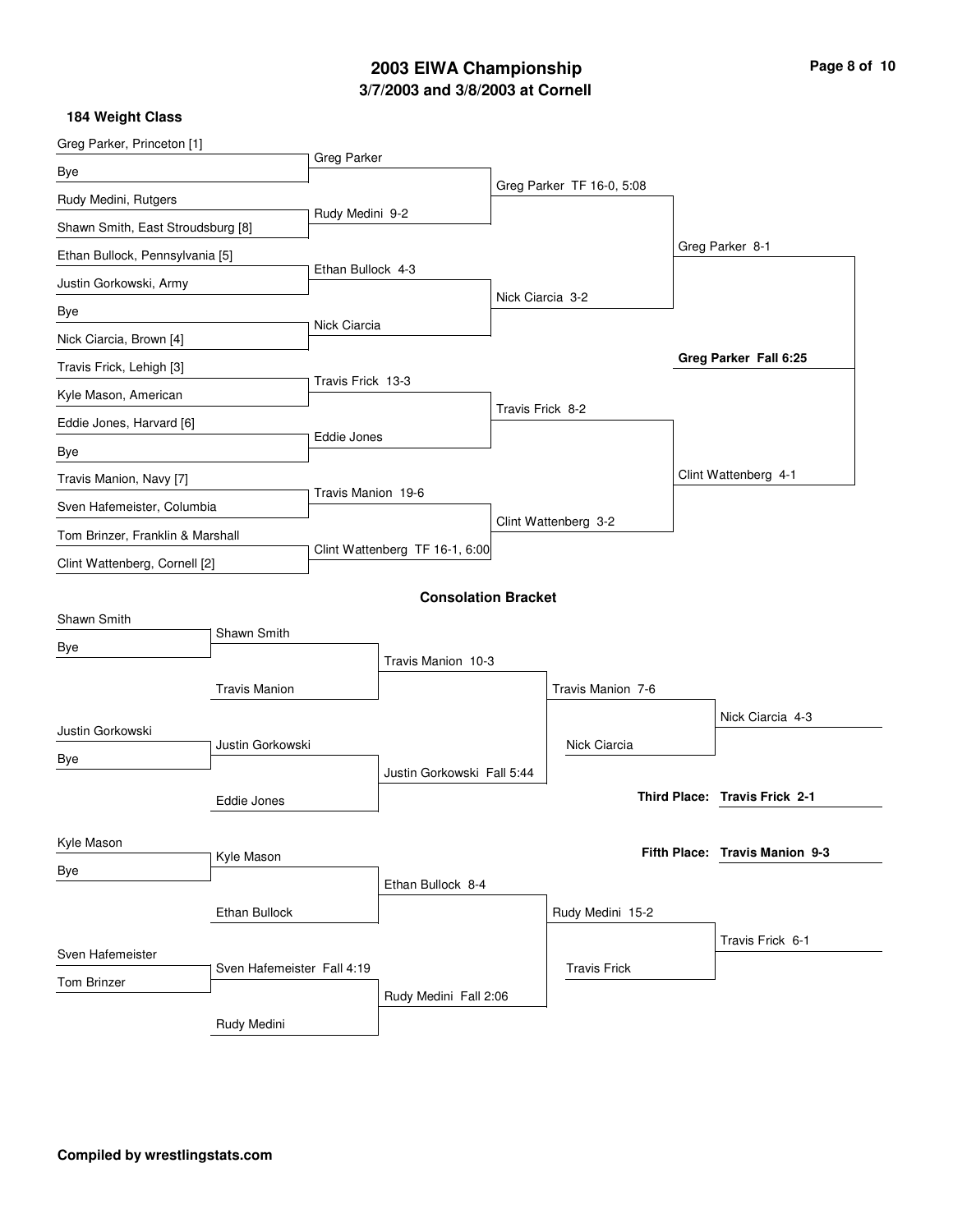# **3/7/2003 and 3/8/2003 at Cornell 2003 EIWA Championship Page 9 of 10**

| Jon Trenge, Lehigh [1]               |                       |                       |                            |                  |                     |                               |
|--------------------------------------|-----------------------|-----------------------|----------------------------|------------------|---------------------|-------------------------------|
| Bye                                  |                       | Jon Trenge            |                            |                  |                     |                               |
| P.J. Jones, Harvard                  |                       |                       |                            | Jon Trenge 19-5  |                     |                               |
| Mike Gerstl, Columbia [8]            |                       | Mike Gerstl 4-1       |                            |                  |                     |                               |
| Jim Letchford, Navy [5]              |                       |                       |                            |                  |                     | Jon Trenge 11-2               |
| Bye                                  |                       | Jim Letchford         |                            |                  |                     |                               |
| Doran Heist, Brown                   |                       |                       |                            | Paul Velekei 3-1 |                     |                               |
| Paul Velekei, Pennsylvania [4]       |                       | Paul Velekei 11-2     |                            |                  |                     |                               |
| Ryan McGrath, Rutgers [3]            |                       |                       |                            |                  |                     | Jon Trenge 4-1                |
| Matt Fisher, Princeton               |                       | Ryan McGrath 7-1      |                            |                  |                     |                               |
| Joe Forsman, Army [6]                |                       |                       |                            |                  | Ryan McGrath 5-2    |                               |
| Bye                                  |                       | Joe Forsman           |                            |                  |                     |                               |
| Stanley Foster, East Stroudsburg [7] |                       |                       |                            |                  |                     | Matt Greenberg 2-1            |
| Bye                                  |                       | <b>Stanley Foster</b> |                            |                  |                     |                               |
| Bye                                  |                       |                       |                            |                  | Matt Greenberg 15-5 |                               |
| Matt Greenberg, Cornell [2]          |                       | Matt Greenberg        |                            |                  |                     |                               |
|                                      |                       |                       | <b>Consolation Bracket</b> |                  |                     |                               |
| P.J. Jones                           |                       |                       |                            |                  |                     |                               |
| Bye                                  | P.J. Jones            |                       |                            |                  |                     |                               |
|                                      |                       |                       | P.J. Jones 10-7            |                  |                     |                               |
|                                      | <b>Stanley Foster</b> |                       |                            |                  | P.J. Jones 10-4     |                               |
| Doran Heist                          |                       |                       |                            |                  |                     | Paul Velekei 7-3              |
| Bye                                  | Doran Heist           |                       |                            |                  | Paul Velekei        |                               |
|                                      |                       |                       | Joe Forsman 2-0            |                  |                     |                               |
|                                      | Joe Forsman           |                       |                            |                  |                     | Third Place: Paul Velekei 9-4 |
| Matt Fisher                          |                       |                       |                            |                  |                     |                               |
| Bye                                  | <b>Matt Fisher</b>    |                       |                            |                  |                     | Fifth Place: P.J. Jones 10-2  |
|                                      |                       |                       | Matt Fisher 13-7           |                  |                     |                               |
|                                      | Jim Letchford         |                       |                            |                  | Mike Gerstl 16-5    |                               |
| Bye                                  |                       |                       |                            |                  |                     | Ryan McGrath 9-5              |
| Bye                                  |                       |                       |                            |                  | Ryan McGrath        |                               |
|                                      |                       |                       | Mike Gerstl                |                  |                     |                               |
|                                      | Mike Gerstl           |                       |                            |                  |                     |                               |